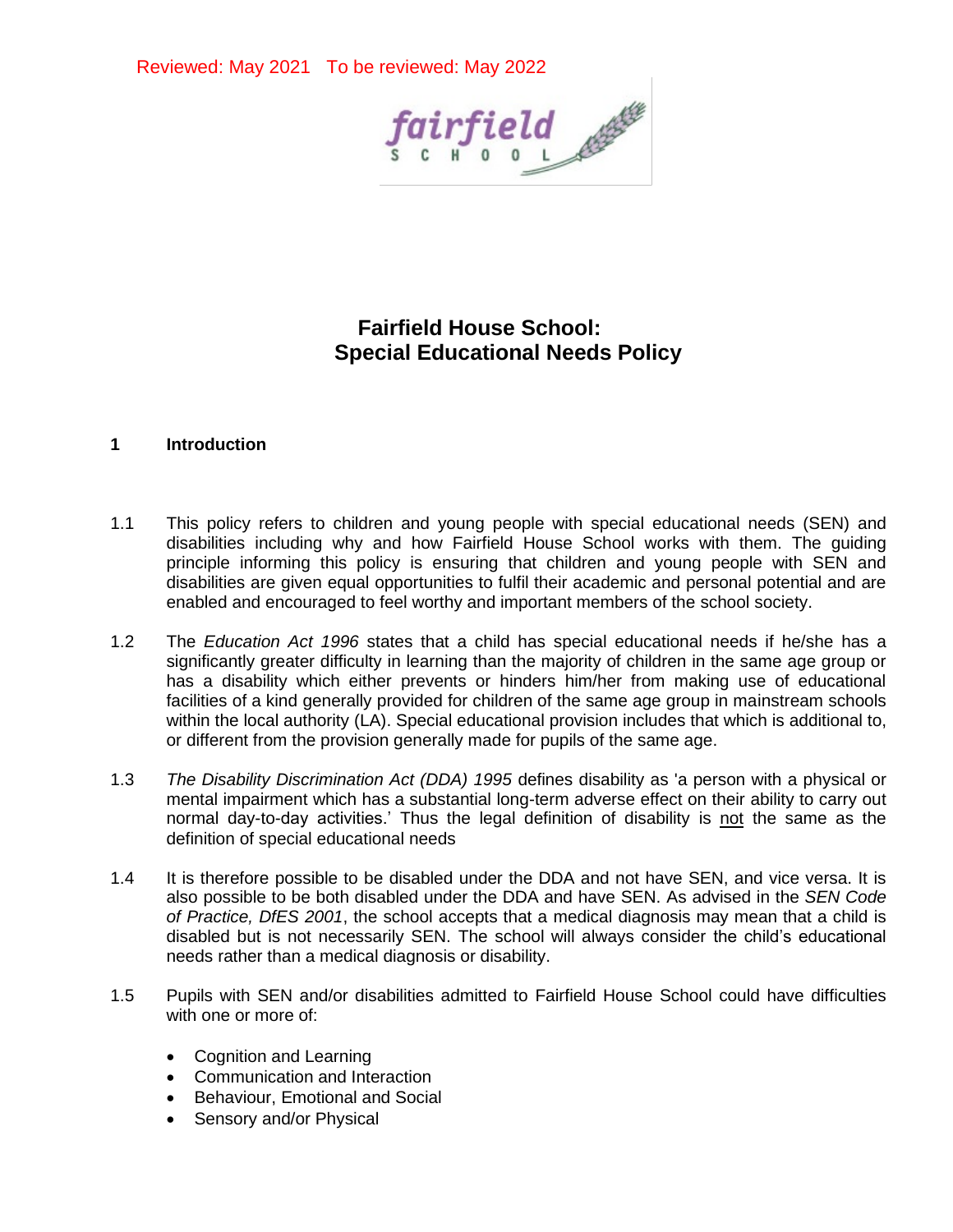

## **2 Aims**

- 2.1 The aims of this policy are:
	- To ensure that the school complies with the requirements of the *Education Act 1996*, *Disability Discrimination Act 1995 and 2005*, the *SEN Regulations*, the *SEN Code of Practice 2001* and other statutory guidance and are implemented effectively within the school.
	- to ensure that every pupil with special educational needs and/or disabilities has maximum opportunity to achieve the five *Every Child Matters* outcomes
		- be healthy
		- stay safe
		- enjoy and achieve
		- make a positive contribution
		- achieve economic well being

Staff at Fairfield House School strive hard to ensure that our children are happy, enjoy the experiences we offer them, and learn and achieve to the best of their ability.

## **3 Objectives in making provision for pupils**

- Do its best to ensure that the necessary provision is made for all pupils.
- Make sure that all staff are aware of the importance of identifying and making provision for pupils.
- Make sure that parents are notified of a decision by the school of the type of provision that is being made for their child.
- Make sure that all the pupils' needs are made known to all who are likely to teach them.
- Ensure that all staff are aware of the SEN policy of the school and work appropriately with all children with SEN and disabilities.
- Have regard to the SEN Code of Practice when carrying out its duties toward all pupils with SEN.
- Report to parents on the implementation of the School's SEN and Disability policy.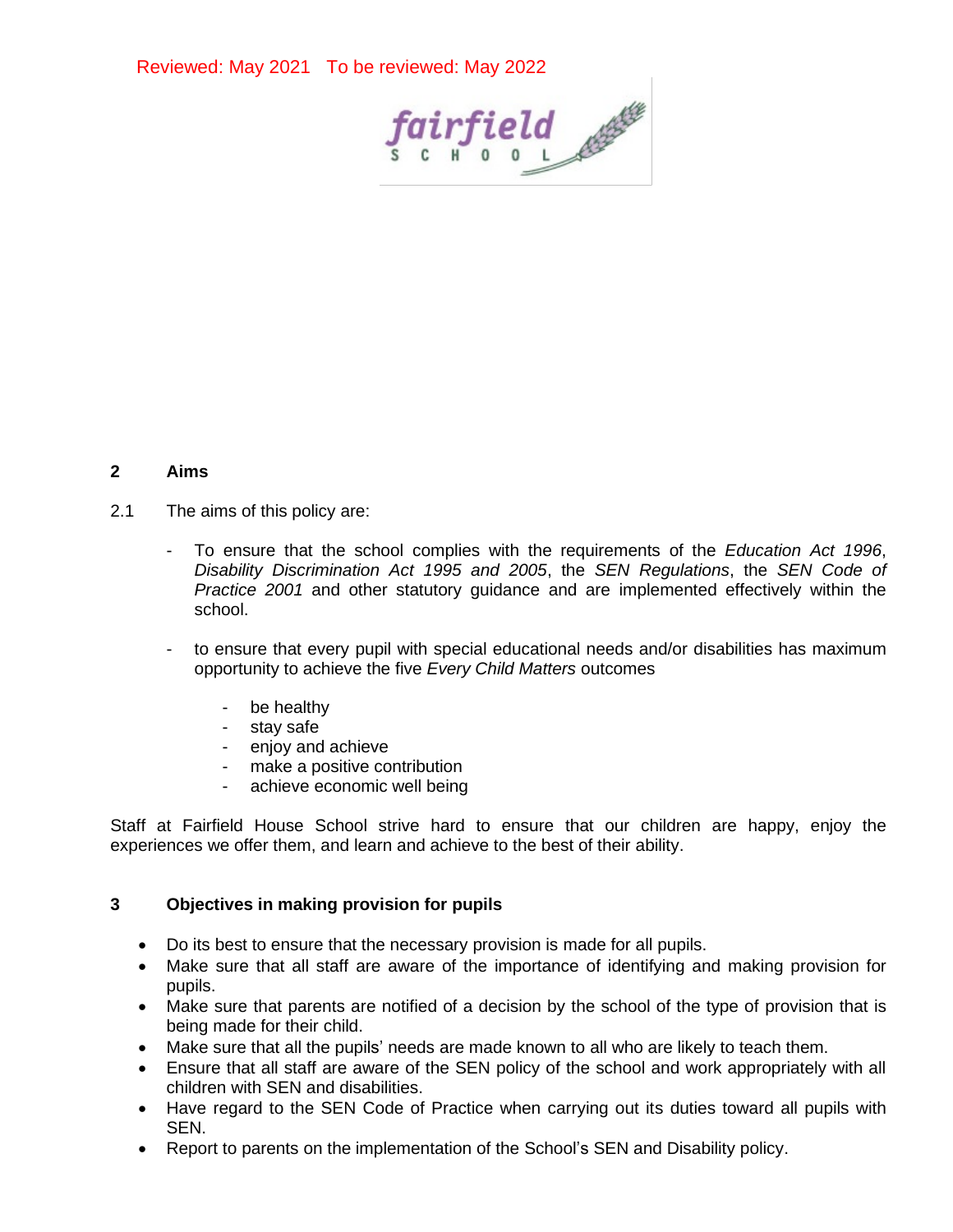

• Consult the LA and governing bodies of other local schools, when it seems to be necessary or desirable so as to co-ordinate SEN provision in the local area.

### **4 Implementation**

- 4.1 The school has regard to all the requirements of the SEN Code of Practice*.* The SEN Code promotes a common and graduated approach to identifying, assessing and providing for pupils' special educational needs. The approach is a model of action and intervention to help children who have SEN make, at the very least, adequate progress and successfully access the curriculum. It recognises that there is a continuum of SEN and that, where necessary, increasing specialist expertise should be brought to bear on the difficulties that a child may be experiencing.
- 4.2 The focus of the graduated response is on improving teaching and learning at all times. Teachers are expected to look carefully at how they organise their lessons, the classroom, and materials they give to each pupil and the way they teach. All teachers will consider a number of options and choose from a range of activities (in the classroom and within the community) to identify the most appropriate ways to help each pupil learn. This is one way of personalising teaching and learning.

### **5 Co-ordination of the School's special educational provision**

| 5.1 | Lead Teacher                                              | - Mrs Leanne Doherty                                                                  |
|-----|-----------------------------------------------------------|---------------------------------------------------------------------------------------|
|     | Learning Support Assistants (LSA's): - Mr. Matthew Hudson | -Mrs. Jennifer Ralph<br>-Ms. Sarah Gralton<br>- Mrs Louise Fagan<br>- Miss Toni Brown |

## **6 The arrangements for co-ordinating the provision of education for pupils with special educational needs at the School**

### 6.1 **Identification and Assessment**

- Staff attend Annual Reviews of pupils with statements of SEN.
- Staff liaise with the pupil's previous school to identify and plan to support the child with the known SEN/disability issues.
- Parents are encouraged to contact the Lead Teacher if they have concerns about the progress of their child.

## 6.2 *SEN Provision*

All teachers / LSA's at Fairfield House School are teachers / LSA's of pupils with SEN. All teachers and support staff receive training in supporting pupils who have SEN and disabilities.

## 6.3 *Provision for sensory and/or physical needs*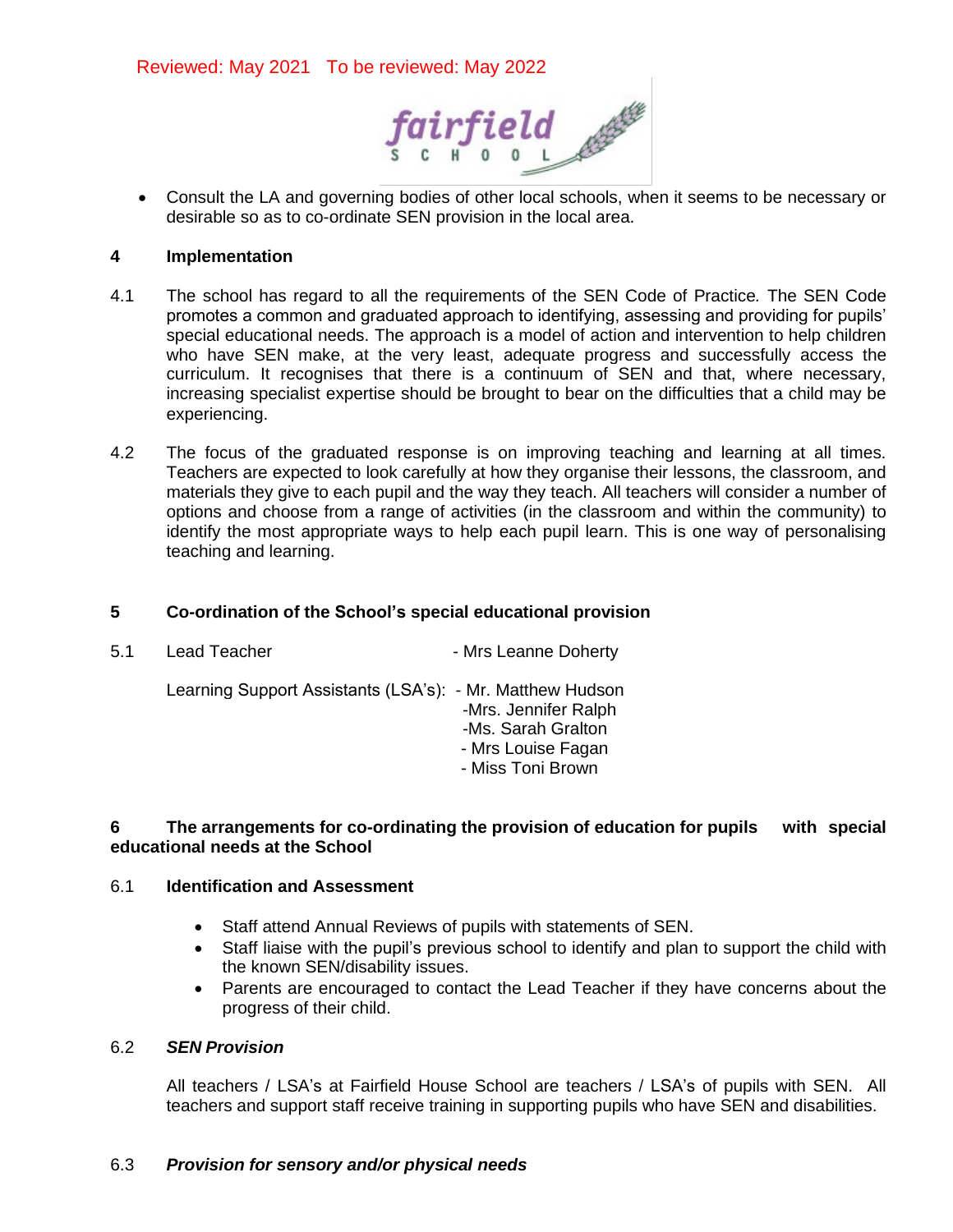

- Outside agency support from sensory impairment service.
- Provision of equipment necessary to support individual sensory / physical development.
- Access to specialist teachers for sensory impairment and/or physical needs.
- Medicines management and administration as set out in separate Medicines policy.

## 6.4 *Provision for Communication and Interaction Difficulties*

• Speech and Language assessment / support / programmes developed by a Speech and Language Therapist and followed by the staff member(s) working with the pupil.

## **7 Procedures used by the school for working with SEN pupils**

- 7.1 The procedures follow the SEN Code of Practice. The school supports students with a Statement of SEN.
- 7.2 Strategies and interventions used are recorded in an Individual Education Plan (IEP). IEPs are a teaching and planning tool. They are working documents for all teaching staff recording key short-term targets and strategies for an individual pupil with a Statement of SEN.
- 7.3 IEPs will focus on key individual targets that will help meet the individual pupil's needs and particular priorities. The pupil's strengths and successes should underpin the targets set and the strategies used. Targets will relate to key areas in communication, curriculum, and aspects of behaviour or physical skills. Sometimes strategies will be cross-curricular and sometimes subject specific. Targets are linked to the longer term objectives as specified in the pupil's Statement of SEN. IEP targets successes and / or difficulties will be recorded and reviewed each term. Parents / carers will be informed about their child's progress and are invited to IEP Review meetings.

#### **8. Staffing Arrangements:**

8.1 Leanne Doherty– Lead Teacher

Mr Matthew Hudson (LSA) Mrs Jennifer Ralph (LSA) Ms Sarah Gralton (LSA) **Mrs Louise Fagan (LSA)** Miss Toni Brown (LSA)

- 8.2 The Lead Teacher (Mrs Leanne Doherty) is responsible for;
	- overseeing the day-to-day operation of the school's SEN / Education policy;
	- managing the SEN team of learning support assistants;
	- coordinating provision for pupils with special educational needs;
	- overseeing the records on all pupils with SEN;
	- liaising with parents of pupils with SEN;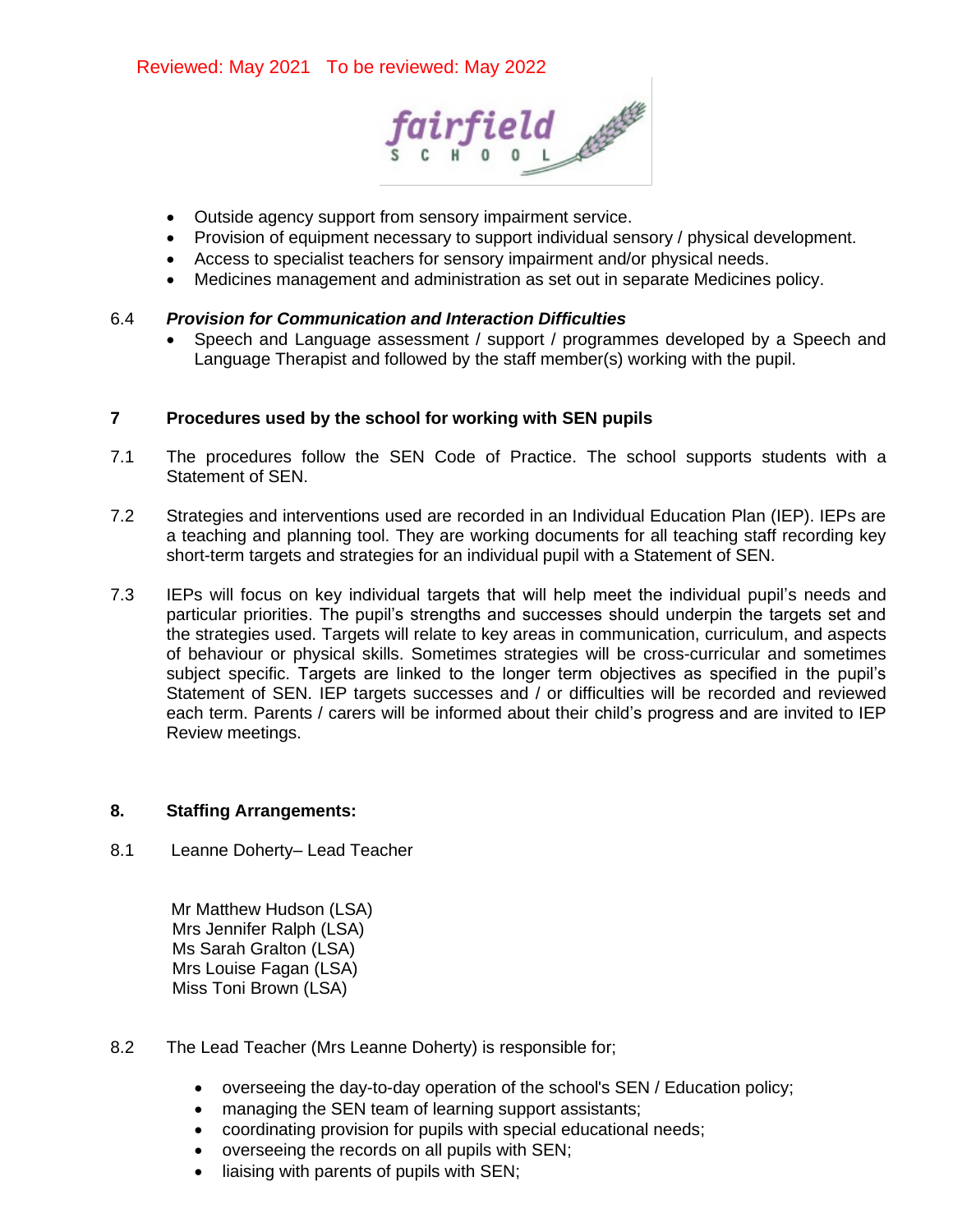

- contributing to the in-service training of staff; and
- liaising with external agencies, including educational psychology services, Connexions, medical and social services and voluntary bodies

#### and (a)

- identifying the pupil's SEN;
- co-ordinating the making of SEN provision for the pupil which meets those needs;
- monitoring the effectiveness of any SEN provision made for the pupil;
- securing relevant services for the pupil where necessary;
- ensuring that records of the pupil's SEN and the SEN provision made to meet those needs are maintained and kept up to date;
- liaising with and providing information to a parent of the pupil on a regular basis about that pupil's SEN and the SEN provision being made for those needs;
- ensuring that, where the pupil transfers to another school or educational institution, all relevant information about the pupil's SEN and the SEN provision made to meet those needs is conveyed to the governing body or (as the case may be) the proprietor of that school or institution; and
- Promoting the pupil's inclusion in the school and wider community and access to the school's curriculum, facilities and extra-curricular activities.

(c) selecting, supervising and training learning support assistants who work with pupils who have SEN

(d) advising LSA's at the School about specific / differentiated teaching methods appropriate for individual pupils with SEN

8.5 All staff in the School have a responsibility to understand the needs of, and work with the SEN and disabled pupils in their care and to follow and contribute to IEP's / Behaviour Support Plans.

#### **9 Facilities**

Fairfield House School is a SEN provision which is attached to a care home for children with ASC and learning difficulties. Within the building there is a classroom with an interactive whiteboard and projector facilities. There is a sensory room, a kitchen, a dining room and a lounge also located on the ground floor and a garden area outside which are all accessible for children attending the school. Children attending Fairfield House School use the facilities within the local and wider community to facilitate learning. The amount of learning that takes place using resources found in the community differs depending on the individual pupils' needs. The school educates children off-site on a daily basis.

#### **10 Admission Arrangements**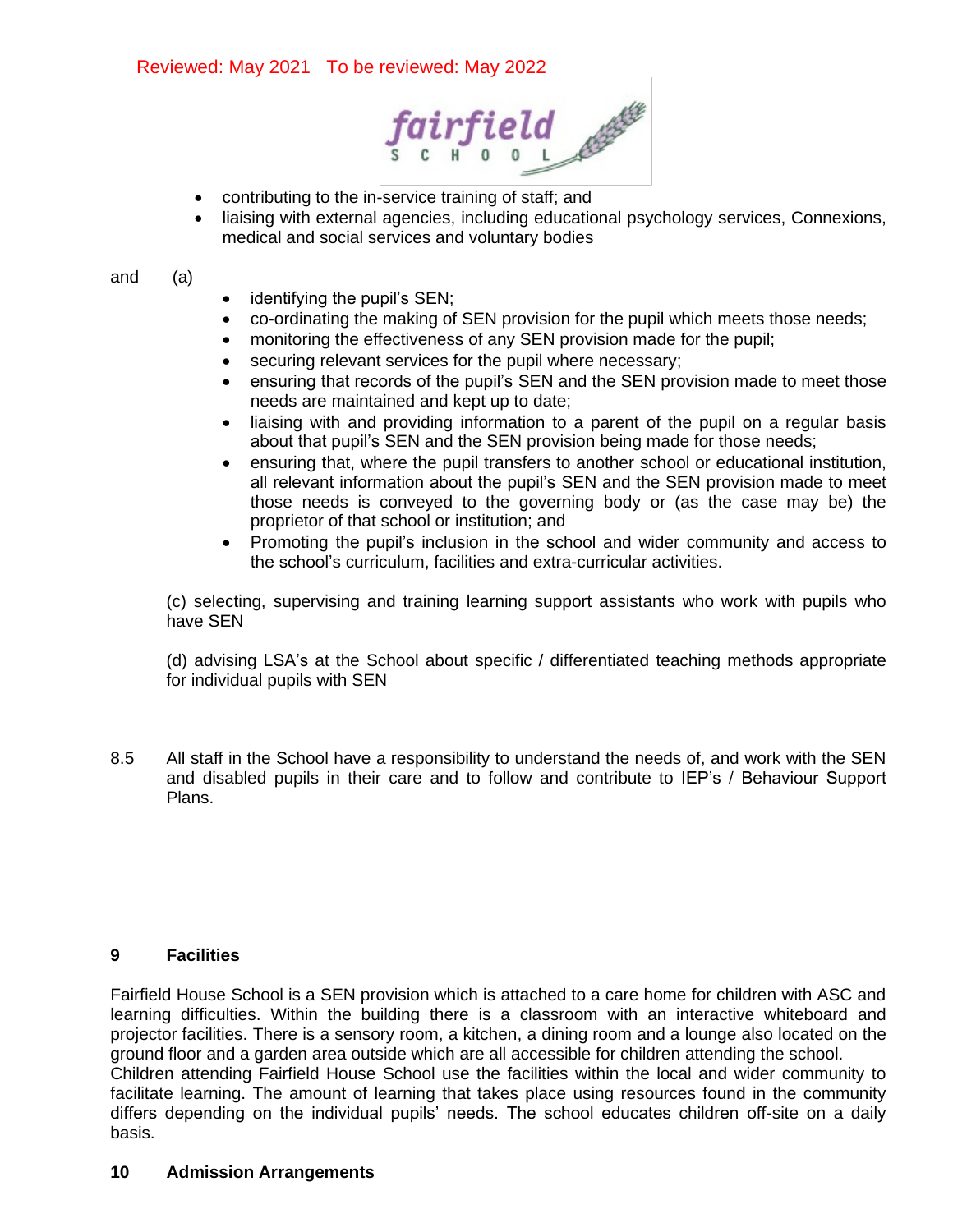

10.1 See School policy/general admission arrangements and School Prospectus

# **11 Resources allocated to and amongst pupils with SEN**

- LSAs allocated to individual students (ratio of adult to student provision is stipulated in the students statement of SEN.)
- Off-site activities including work experience for students in Key Stage 4.
- Purchase and maintenance of where needed.
- Purchase of specialist equipment / specialist software for individuals (e.g. touch screen computer).
- Provision of specialist support according to that defined within the students Statement of SEN.

## **12 How SEN pupils needs are determined and reviewed**

- 12.1 Identification of particular individual needs of pupils is a collaborative process between school staff, the Lead Teacher, pupil and parents with additional expertise provided as and when appropriate from an Educational Psychologist*,* the CAMHS team, speech and language therapy, occupational therapy, physiotherapy and medical and nursing services.
- 12.2 Needs and provision for pupils with statements of SEN is determined by the LA, and are met by through resources provided directly by the LA and from school resources.
- 12.3 School IEP's are reviewed each term. Statutory reviews of statements take place at least annually or more frequently if the statement so requires. Interim or early reviews of statements are called where the school identifies a pupil who is at serious risk of disaffection or exclusion and it is suspected that the existing provision may no longer be appropriate.

# **13 Arrangements for providing access to a balanced and broadly based curriculum for pupils with SEN and/or disabilities**

13.1 Pupils with SEN - reasonable steps are taken to modify the curriculum for pupils with SEN and reasonable adjustments are made for disabled pupils.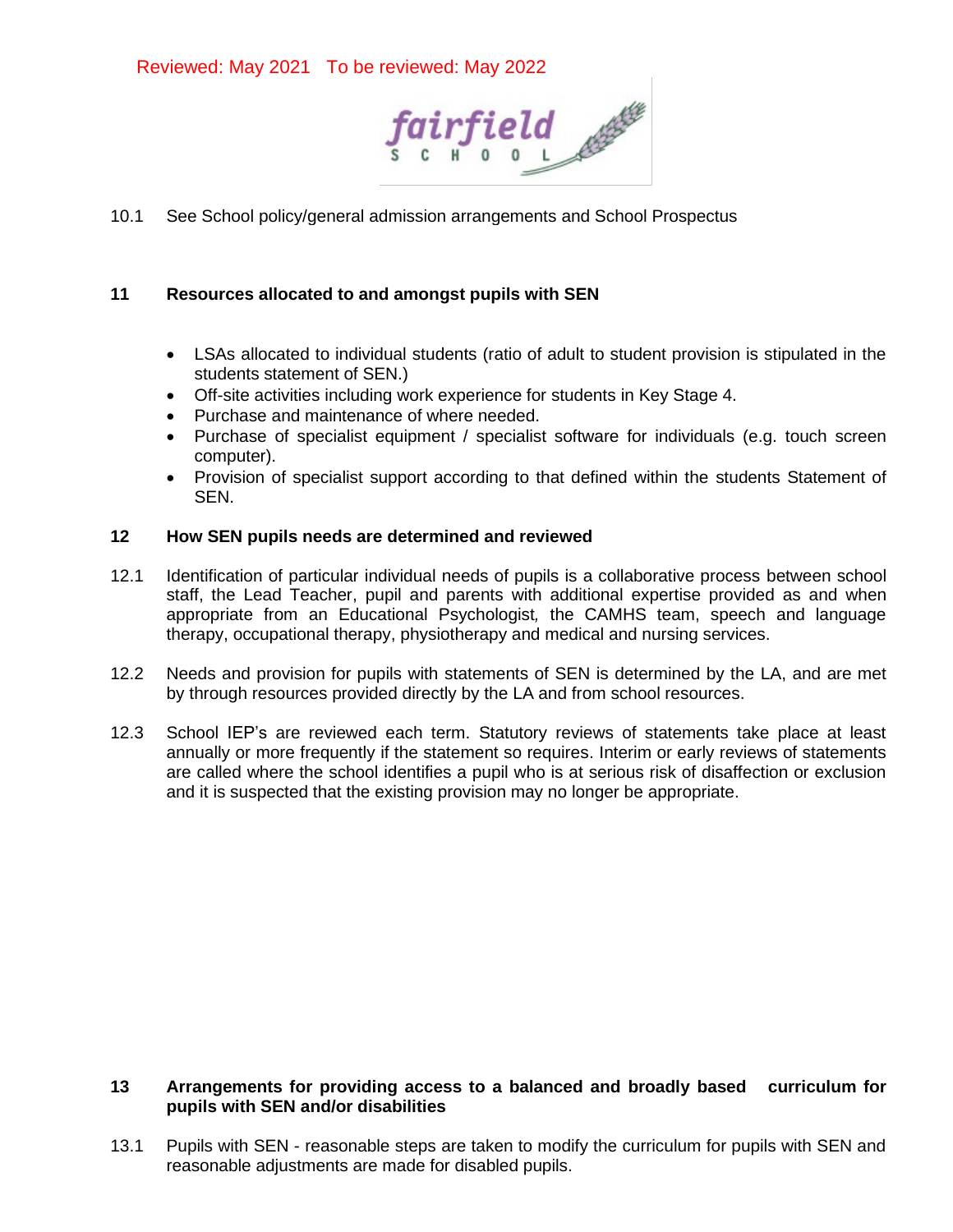

- 13.2 The team helps pupils access the National Curriculum by:
	- Ensuring access to a range of appropriate learning opportunities.
	- Utilising the local and wider community to support engagement in sessions.

## **14 Monitoring, Evaluation and Review**

- 14.1 **How the proprietor evaluates the success of the education which is provided for SEN children**
	- School Improvement plan presented at Meetings.
	- SEN / Education policy reviewed on an annual basis

## **15 Arrangements made by the proprietor relating to treatment of complaints from parents of pupils with SEN concerning the provision made at the school**

Any complaints should in the first instance be directed to the Lead Teacher. However, should a parent feel that his/her complaint has not been dealt with satisfactorily by the Lead Teacher he/she has the right to refer the matter to the Service Managers or Proprietor.

## **16 Arrangements made for In-service training**

- Staff are supported by the Lead Teacher in developing their own abilities and skills in teaching children with ASC and learning difficulties.
- Staff can attend training to support their personal development and which will impact positively in their role as LSA.

## **17 External Support Services**

- The school uses the services of other professionals including educational psychologists / Speech and Language Therapists, doctors, physiotherapist, CHAMS dependent upon the individuals needs and according to the Statement of SEN requirements.
- The Lead Teacher liaises with other outside agencies including Social Services, Education Welfare Officer, Sensory Impaired Service, School Nurse, Speech and Language and Occupational Therapy, and CAMHS.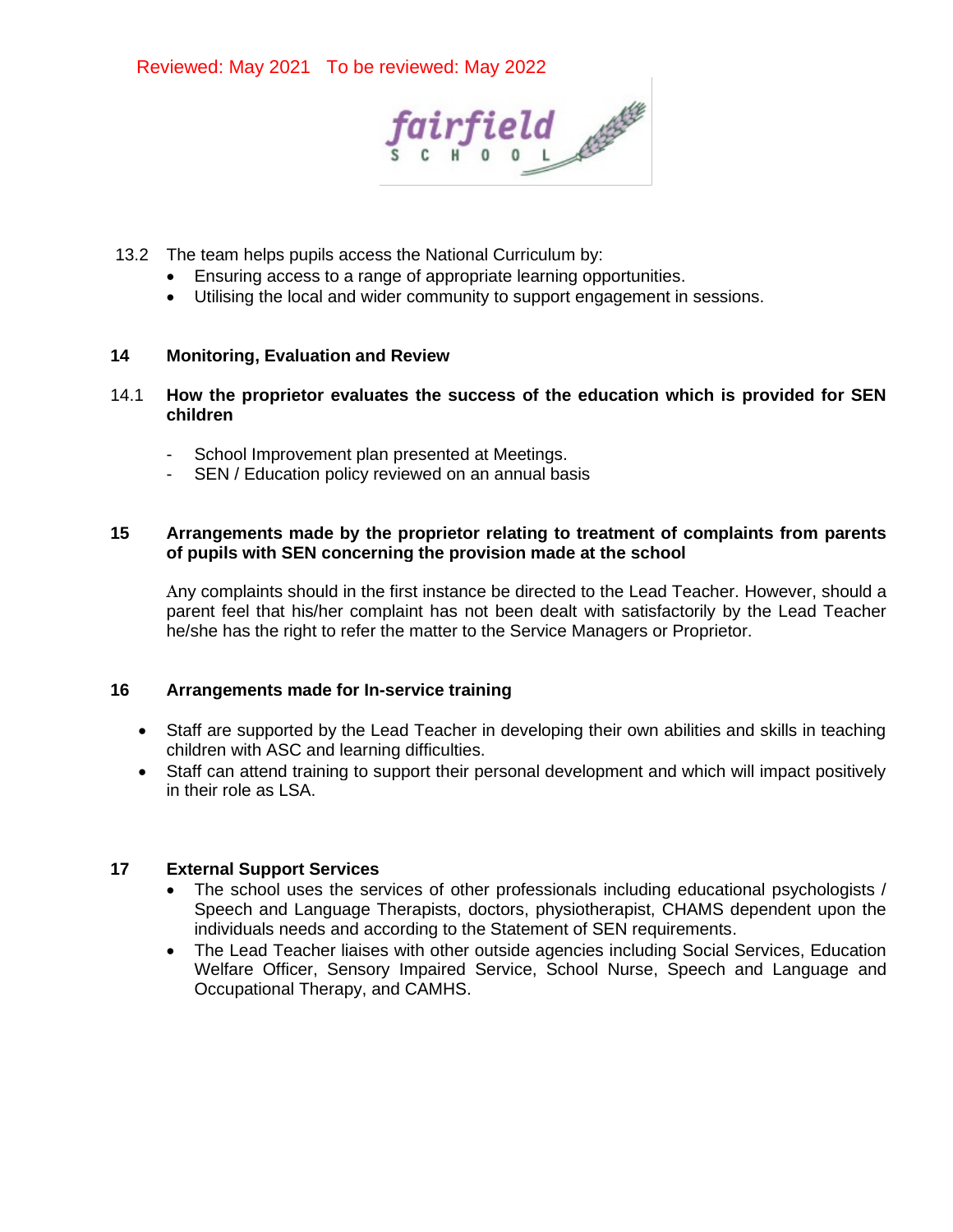

# **18 The role played by parents of children with SEN**

18.1 The School will ensure that parents and pupils are involved in decisions about what SEN provision should be made. Fairfield House School recognises that parents hold key information, knowledge and experience to contribute to the shared view of the best way to support behaviour and learning. The views of the pupils and their parents will be heard and incorporated into the planning to meet their needs.

18.2 The overriding aim is to have a productive partnership with parents –

- The school ensures that parents are kept informed of the activities completed with their child and copies of IEPs are sent home.
- Parents are encouraged to contact the Lead Teacher if there are concerns they wish to discuss.
- Parents are invited to contribute to review processes.
- Parent meetings are held termly to discuss their child's progress towards targets set out in the IEP.
- The Lead Teacher is available to discuss any concerns the parent may have.
- The Lead Teacher tries to ensure there is a positive relationship with parents / carers which is mutually supportive for the benefit of the child.

## 19. **Education within the school and community**

Children at Fairfield House School are educated mainly within the community.

There is a classroom available for use for children to complete class based tasks, equipped with an interactive smart board. The building also has a kitchen which can be used for cooking and a sensory room where children can relax and engage in sensory based activities.

Fairfield Residential has a Farm Project in Hale where children can spend time with a range of farm animals looking after them and petting them. They can plant seeds and grow and look after vegetables in four raised vegetable beds.

The children who attend Fairfield House School have found it difficult to be educated in a special school environment for a variety of reasons. They attend Fairfield House School where they are educated off site in the main, within the community. Staff at the school transport children to a range of indoor and outdoor locations in many different places. Locations and activities are sought for each individual. The locations are places that the children want to go to. As the children have a desire to go to these locations they are in a positive frame of mind which facilitates their learning. Once our children are happy and are ready to engage, then effective learning can take place. Aspects of the curriculum are taught within these different environments. The children learn in a more functional manner and they access real life activities which have real meaning.

The children at Fairfield House School learn independent skills and skills for life according to their age and level of ability.

As much of our childrens' education happens off site, within the community, there are many potential situations that occur each day where our children can engage in a range of opportunities for learning that are not planned for. As situations happen, children are encouraged to learn from that situation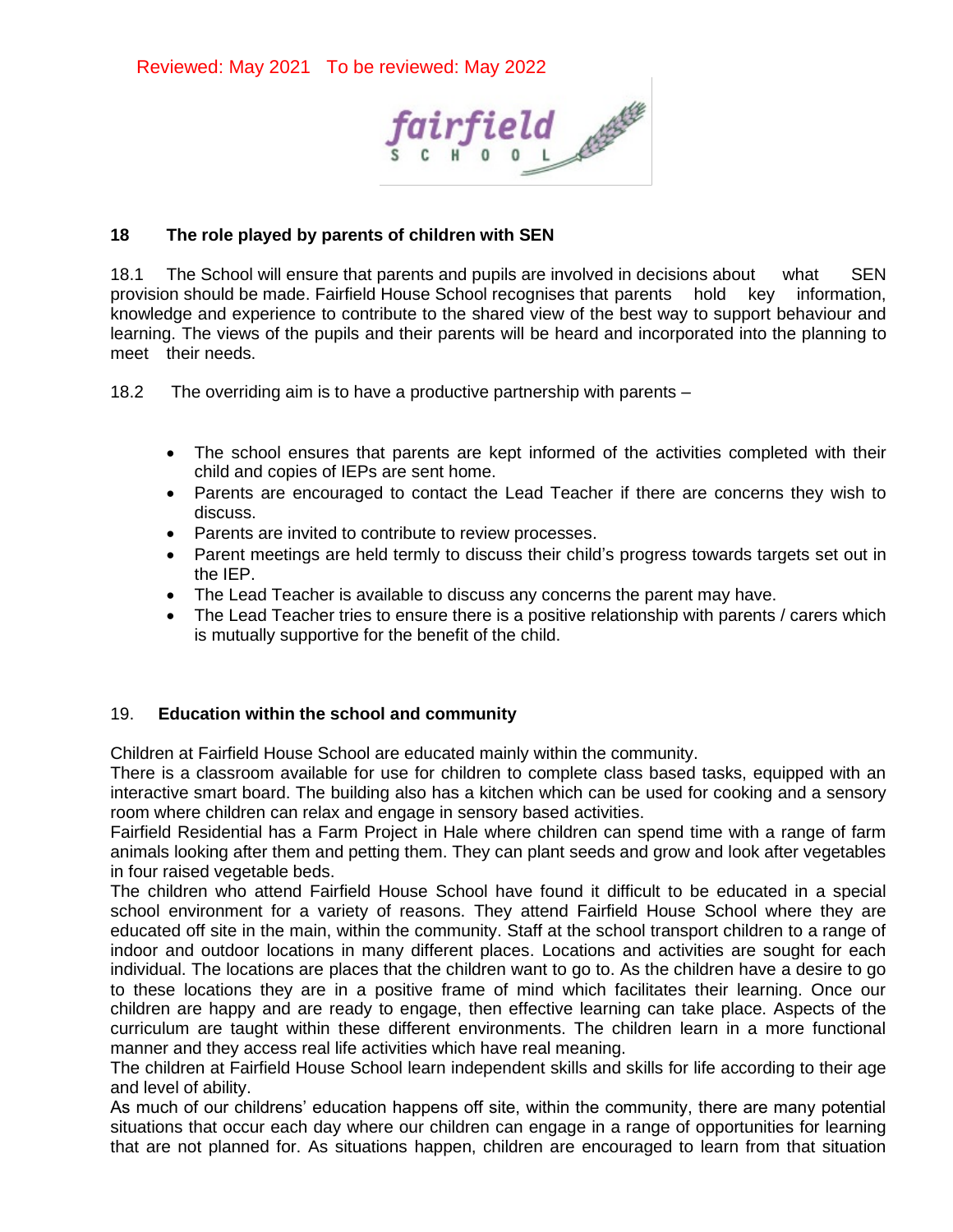

according to their ability. Valuable, real life lessons can be learned when children are out in the community each day.

Our children learn self-help skills including dressing and undressing, using cutlery to feed themselves, opening and closing cupboards and doors, activating equipment and anything else that can be done as independently as possible. The more independent we can help our children to become, the more empowered and in control they will feel, with a sense of achievement and satisfaction. Working towards independent goals is very important for our children and is done according to each child's levels of ability.

Communication is very important at Fairfield House School. Learning to communicate effectively is key to developing independence and having a 'voice'. Children are taught to communicate as effectively as possible, according to their individual needs. They are taught to recognise and use sign language, gesture, PECS and speech. Children are given the necessary tools to communicate to the best of their ability. Communication underpins learning at Fairfield House School. Staff are fully aware that good, effective communication with children facilitates learning, reduces anxieties and is a springboard for development and learning in many ways. Children are encourage to develop expressive and receptive communications skills and their social skills in order to be able to function within society to the best of their ability.

Children at Fairfield House School re-visit locations. They are able to learn different things when they are there at different times. Accessing locations repeatedly allow our children to become very familiar with the settings which reduces levels of anxiety over time and creates a sense of belonging. The children become aware of their surroundings and are encouraged to make decisions which come from being familiar with a specific place and what happens there. Children are slowly becoming a customised to locations within the local and wider community. From regular visits they hopefully feel part of the community. As members of the community see our children on a regular basis they too accept our children as part of their community.

Older children at Fairfield House School have opportunities to complete work experience placements. The Lead Teacher and LSA staff attempt to find work experience placements that are best suited to the individual concerned. It is important that the student enjoys the experience and gains some understanding of the world of work. Staff working with the student ensure that the necessary supports are in place before and during the work placement and that the necessary planning and implementation goes ahead to ensure a positive experience in the chosen setting. Independence and communication are encourages with the correct amount of support according to the individuals' needs.

#### 20. Assessment

Assessment of childrens' development is completed through the methods below;

- Photographs
- Video
- B Squared Assessment tool
- Session evaluations
- Evaluated termly IEP's
- Teacher / LSA observations
- ASDAN accreditation
- AQA UAS certification